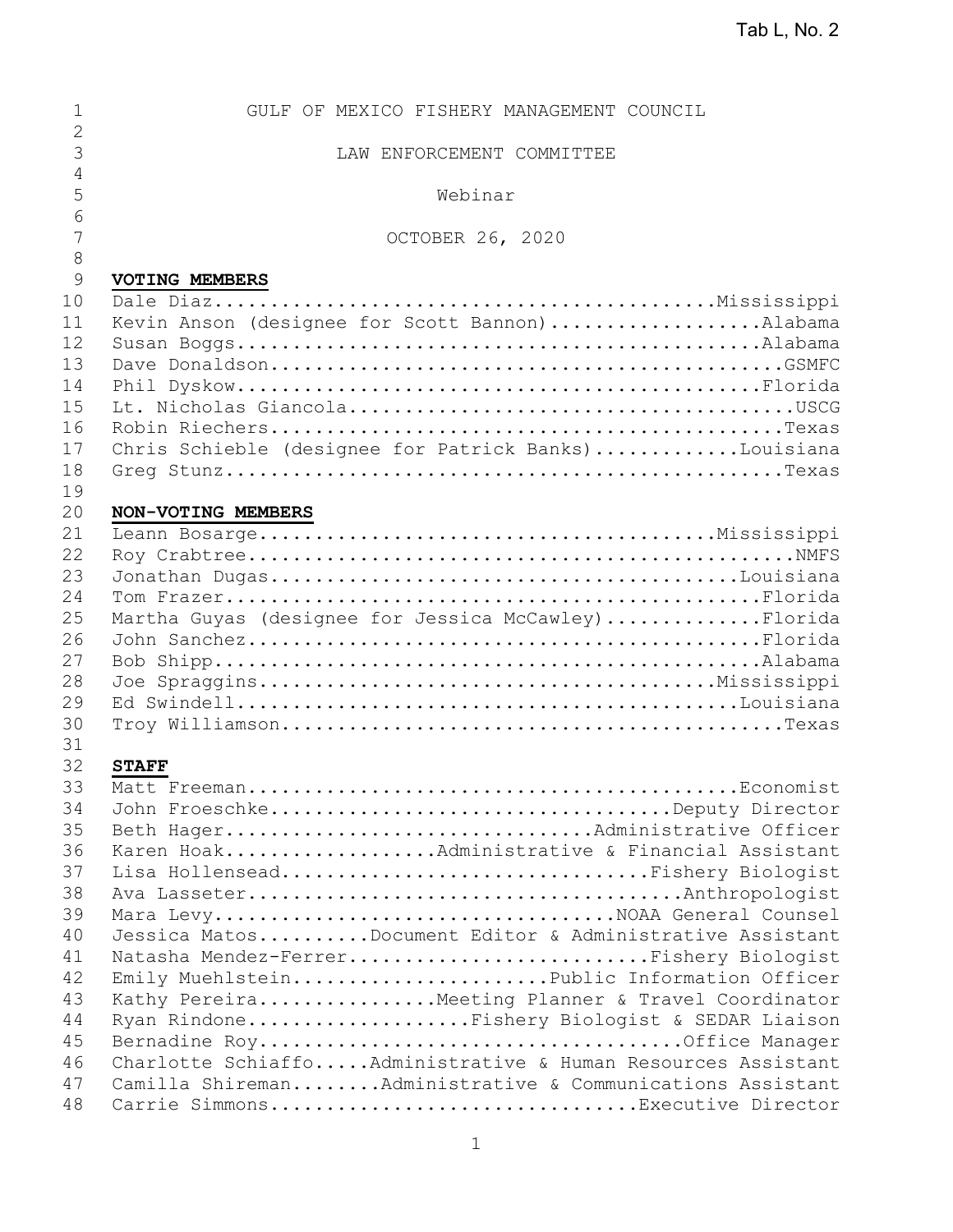|                | 1 Carly SomersetFisheries Outreach Specialist           |
|----------------|---------------------------------------------------------|
| $\mathcal{L}$  |                                                         |
|                | 3 OTHER PARTICIPANTS                                    |
|                |                                                         |
|                |                                                         |
|                |                                                         |
| 7 <sup>7</sup> |                                                         |
| 8              | and the state of the state of the state of the state of |
| $\circ$        |                                                         |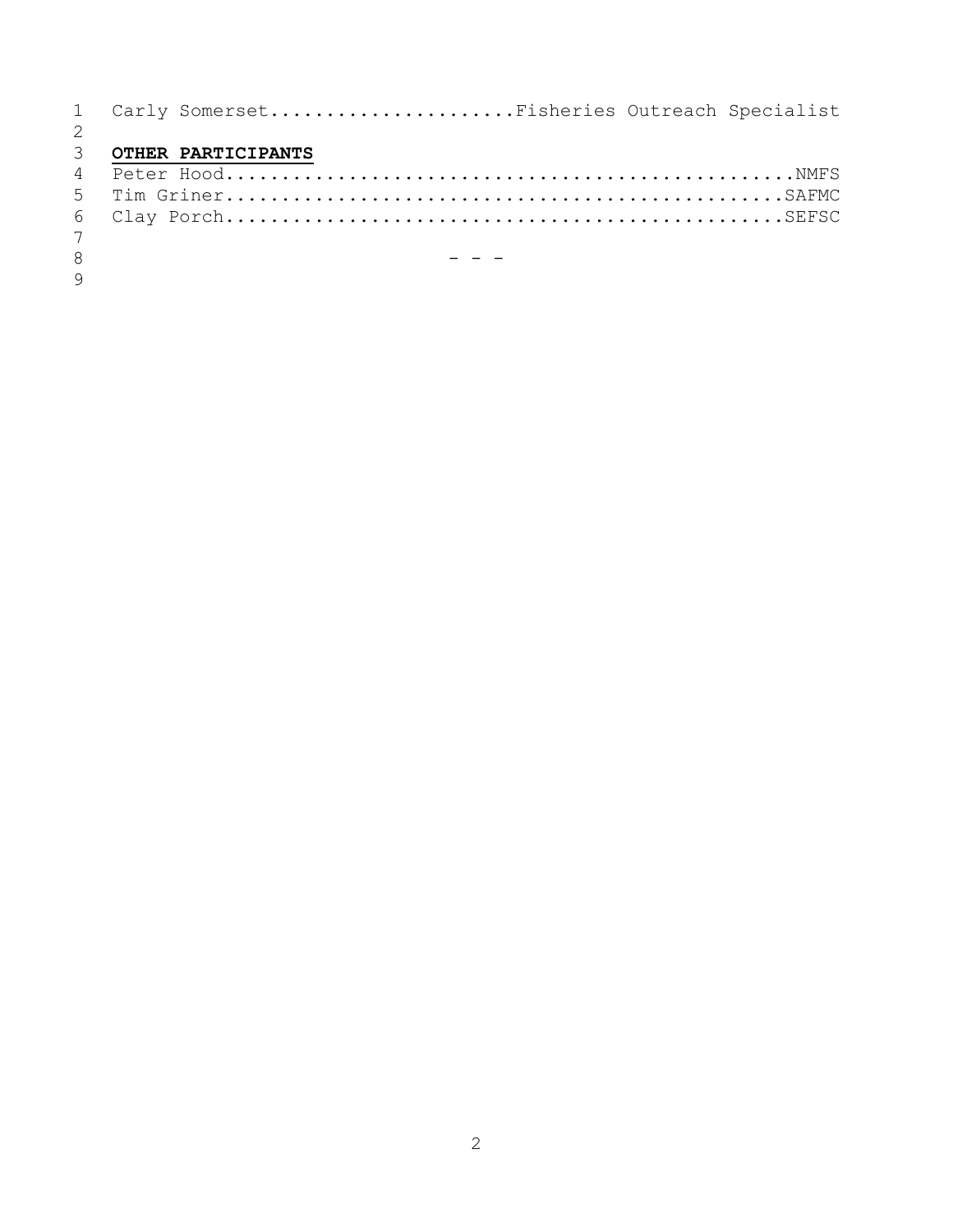|          | TABLE OF CONTENTS                                             |
|----------|---------------------------------------------------------------|
|          |                                                               |
|          |                                                               |
| 4        |                                                               |
| 5        | Adoption of Agenda and Approval of Minutes4                   |
| 6        |                                                               |
|          |                                                               |
| 8<br>9   | Law Enforcement Technical Committee (LETC) March 2020 Meeting |
| 10       |                                                               |
| 11<br>12 |                                                               |
| 13       |                                                               |
| 14       |                                                               |
| 15       |                                                               |
| 16       |                                                               |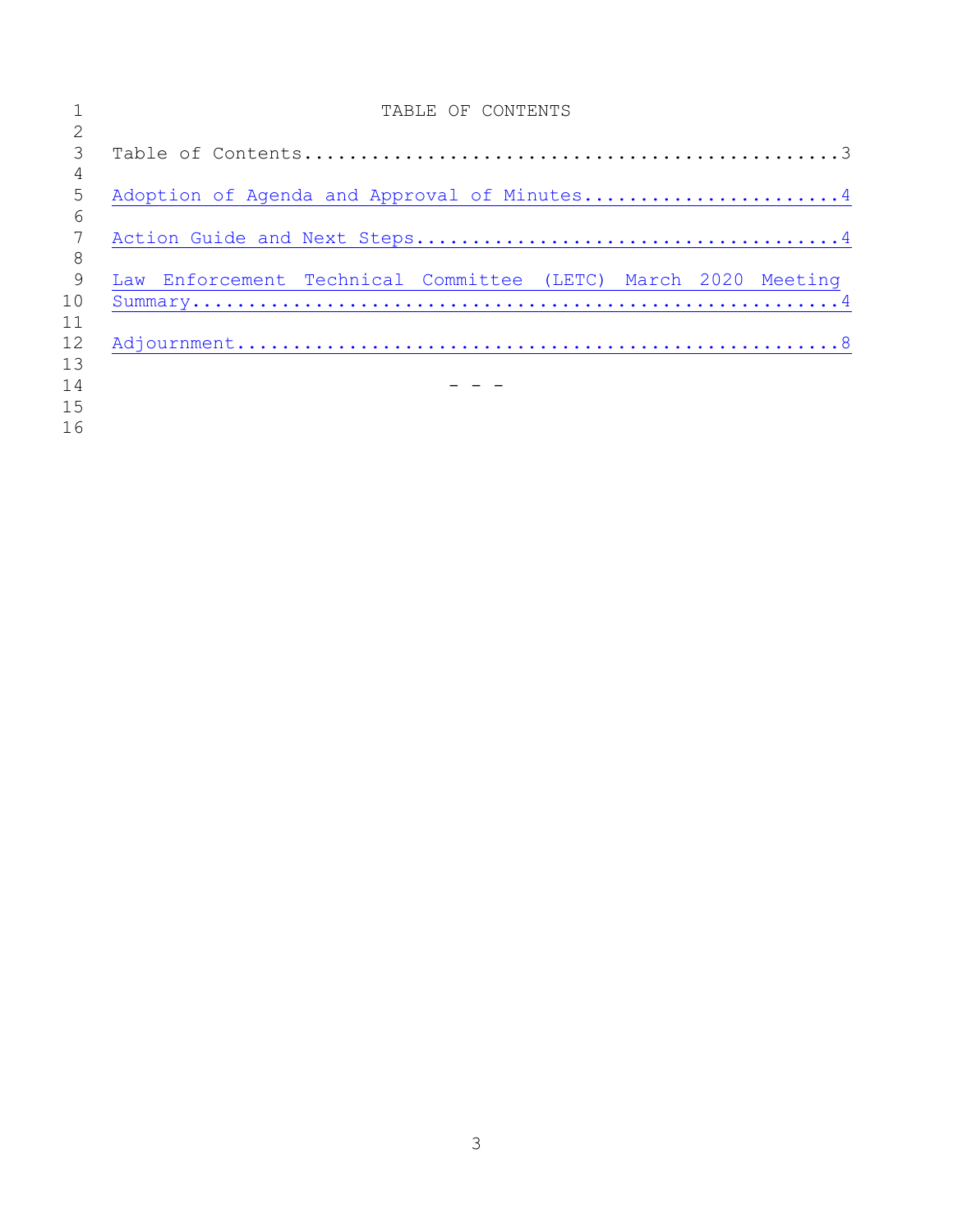<span id="page-3-2"></span><span id="page-3-1"></span><span id="page-3-0"></span> The Law Enforcement Committee of the Gulf of Mexico Fishery Management Council convened via webinar on Monday afternoon, October 26, 2020, and was called to order by Chairman Dale Diaz. **ADOPTION OF AGENDA APPROVAL OF MINUTES ACTION GUIDE AND NEXT STEPS CHAIRMAN DALE DIAZ:** I would like to call the Law Enforcement Committee to order. Members of the committee are myself as Chair, Mr. Dyskow as Vice Chair, Mr. Schieble, Mr. Anson, Ms. Boggs, Mr. Donaldson, Lieutenant Giancola, Mr. Riechers, and Dr. Stunz. First up for the committee is the Adoption of the Agenda. Do I hear any modifications to the agenda, or does anybody have any other business they would like to add to this agenda? I am not seeing any hands, or hearing anybody saying anything, and the agenda is adopted. Next up on the agenda is the Approval of the October 2019 Meeting Minutes. Is there any edits or additions or changes to the minutes? If there are no edits, can I get somebody to give me a motion to approve the minutes from the October 2019 meeting? **MR. ROBIN RIECHERS:** I move to approve the minutes from the October -- You just said it, and I don't have the date, Dale. **CHAIRMAN DIAZ:** October 2019. **MR. RIECHERS:** The October 2019 minutes. **MR. DAVE DONALDSON:** I second. **CHAIRMAN DIAZ:** We have a motion and a second. Is there any opposition to the motion? Hearing none, the minutes are approved. Item Number III on the agenda is the Action Guide and Next Steps, and Item Number 4 is the Law Enforcement Technical Committee Meeting Summary. Dr. Lasseter is handling both of them, and so, Dr. Lasseter, can you take care of the Action Guide and go ahead and move right on into the Agenda Item Number IV? **LAW ENFORCEMENT TECHNICAL COMMITTEE MEETING SUMMARY DR. AVA LASSETER:** Sounds good. Good afternoon, everybody. We have a very short committee agenda today, and we have one item for you to cover, which will be reviewing the full LETC meeting summary from this past March. We have already summarized for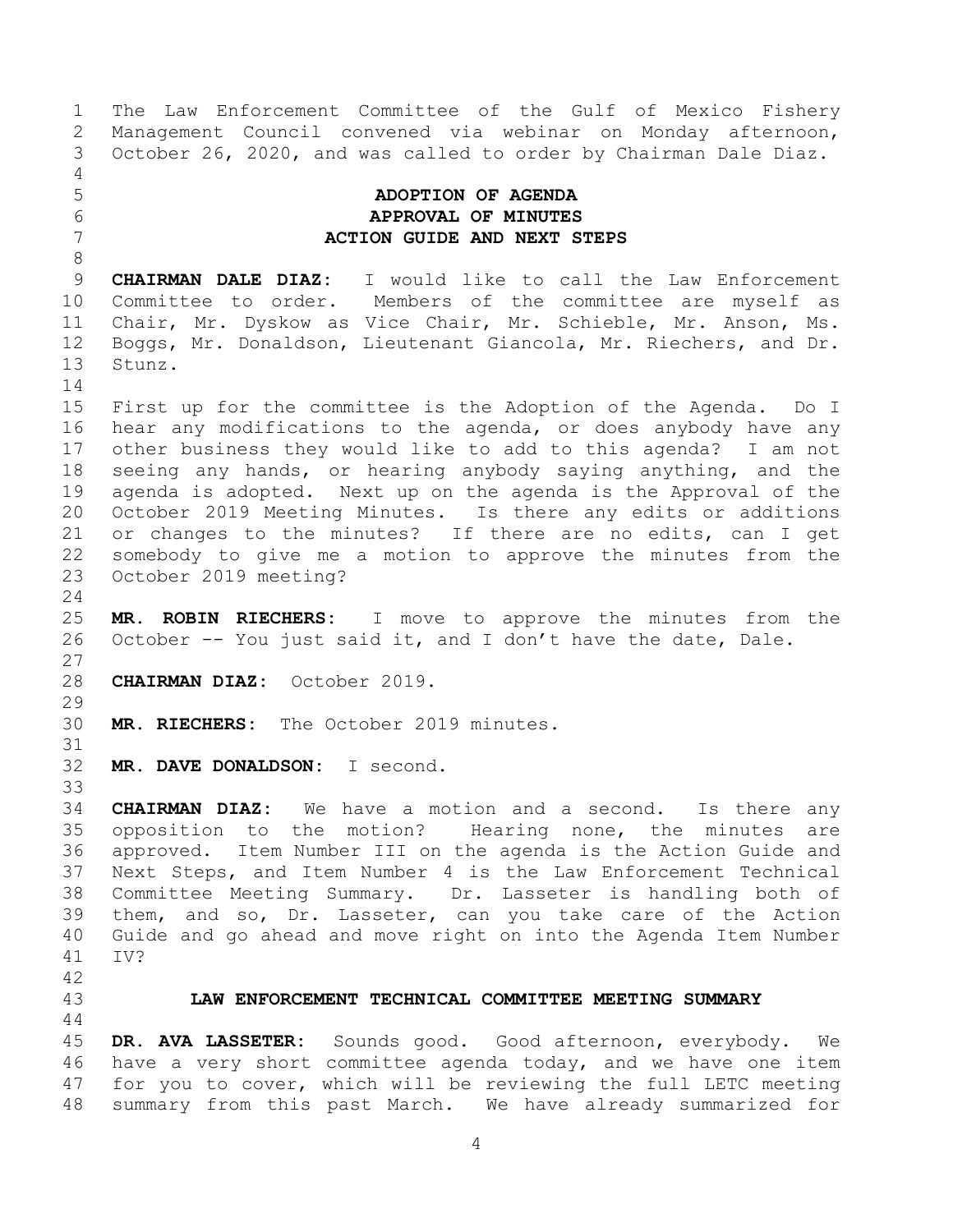you and provided the recommendations that pertain to actions that you have taken action on, which included the MPA action. Just to let you know that the October 2020 LETC meeting was cancelled, and that was right as the hurricanes were about to hit the coast, and so we did just have the remaining 2019 items, 7 and so we can go ahead and bring that document up, which is L-4. I will just highlight a couple of the other -- There's only one recommendation to go over, but some of the other discussion points from the LETC is that they are now in the process of reviewing their own nominations for the Officer or Team of the Year Award, and they did do that for the first time this past March meeting, and it went very smoothly, and we'll be sending out the call for nominations for this year's award to them before the end of the year. We touched base with them on the IUU fishing report that came out, and, again, you'll be having a presentation from the Director of the Office of International Affairs on Wednesday morning, and we updated them on some other council actions. Then, if we scroll down, and this is the bottom of page 1, we'll come to the one recommendation. This is an issue that the council has been hearing some about, and law enforcement officers are all familiar with this issue, and we're hearing from charter captains coming to us, and Mr. Diaz wanted to bring this up for discussion, and this concerns state permitted, or maybe even not permitted, but basically vessels without a federal for-hire permit taking paying passengers into federal waters to fish, and so illegal charters. Our FWC representative, Scott Pearce, spoke to the issue for Florida, really highlighting how this is a very difficult thing to enforce, and this does require conducting a convert investigation, and so funding for very involved investigations like that gets very costly, and so, through discussion, the LETC proposed that -- They requested that the council recommend that NOAA modify its JEA priorities to allow them to include these more in-depth investigations. Then we have the LETC recommendation there in bold for you, and I will read that out. That the council recommend to NOAA that the JEA priorities be expanded to include patrol and investigative efforts for federal 45 charter for-hire permit violations. Along with expanding the JEA priorities, NOAA should establish an intelligence gathering 47 program that will work with their federal for-hire permit holders to identify suspect vessels and to report this information to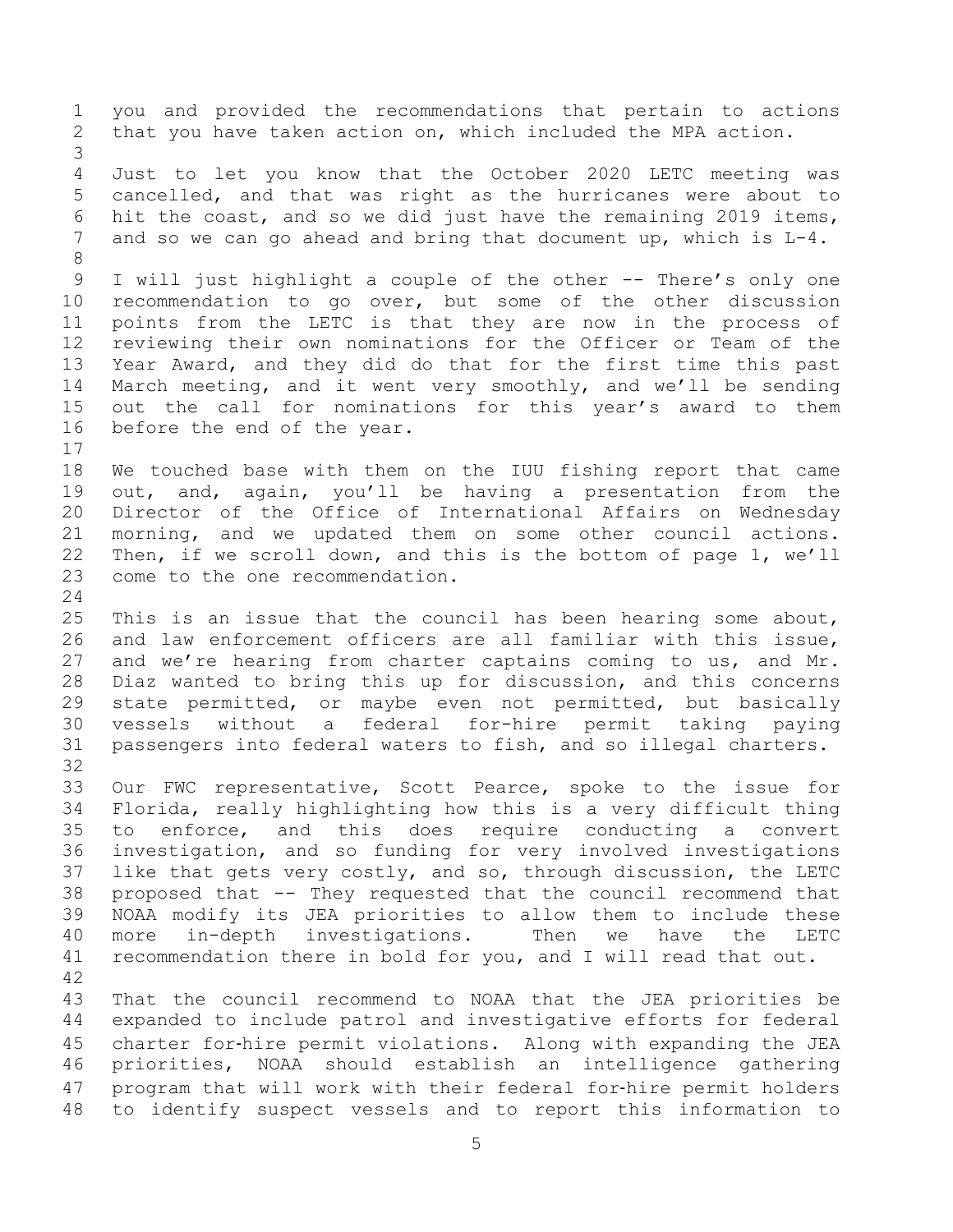state law enforcement partners. Then I will pause there for discussion, Mr. Chairman.

 **CHAIRMAN DIAZ:** Thank you, Dr. Lasseter. Just to give a little bit of background, I brought this up at the LETC meeting, and I want to say this on the record. I mean, specifically, I had taken notes in the council meeting that was prior to this LETC meeting, and we had a few people come up at public testimony and talk about these illegal fishing charters, and I just wanted to make sure and bring it up at the LETC meeting, so a discussion could be had. 

 I will bring it up here now, because I want to make sure that people know that we do take into consideration things that we hear at public testimony and things that we hear from folks, and so that was my rationale, and, after they had some discussion, this is a motion that they passed at the committee, and so that's just a little bit of background. Ms. Boggs has her hand up. Ms. Boggs.

 **MS. SUSAN BOGGS:** Thank you, Mr. Chair. This is an issue, especially now with the new online booking sites, Fishing Booker, and now there is Fish Anywhere, and I think they've gotten better with it, but you can just go on and put your boat on there and sign-up and start taking people fishing, and I have expressed my lack of support for those on the websites, because it's in direct competition with us here locally, but, nonetheless, I think that's where a lot of it is also spawning from. It's people just being able to go out there and list their vessel and start booking charters.

 I do know that the local enforcement here -- They were by during the summer and spoke to Randy about it, and I know that they are starting to look into it, and I would wholeheartedly support this motion. Thank you.

**CHAIRMAN DIAZ:** Thank you, Ms. Boggs. Dr. Crabtree.

 **DR. ROY CRABTREE:** I don't really have a problem with the motion, I guess, but I think we need to recognize that, ultimately, this is a problem with having inconsistent federal and state regulations, and I don't think, twenty years ago, any of us ever envisioned having state-water guide fisheries develop for offshore federally-managed species.

 With some of the changes to state-water boundaries, it has kind of exacerbated the problem, but, like all of these things, we're trying to police a line nine miles offshore, and we're going to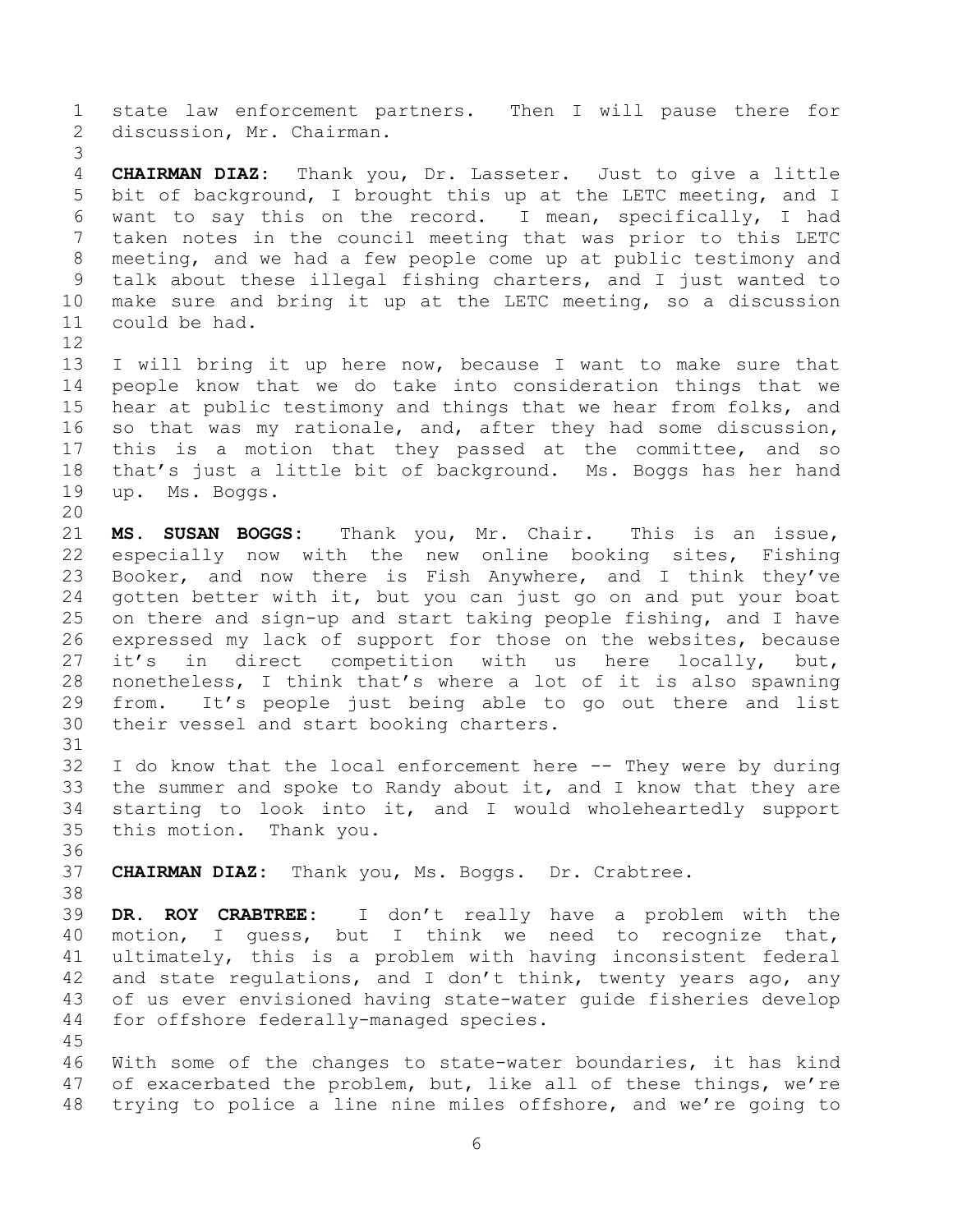always have real problems with that, even if you do make it a JEA priority, and so I just think you need to think about why we really have this, and it's because we have inconsistent regulations, again, and that has plagued us on a lot of these fisheries for many, many years, and I suspect this will continue to be an issue as long as that's the case. **CHAIRMAN DIAZ:** Thank you, Dr. Crabtree. Ms. Boggs. **MS. BOGGS:** Thank you, and this question I guess is for Dr. Crabtree, because I understood that the state guideboats could not fish outside of the nine miles in the EEZ, and is that not correct? **DR. CRABTREE:** It is correct, but the problem is letting the state guideboats do trips for red snapper to begin with. If you said, to do charter trips for reef fish, you have to have a federal permit, even in state waters, you wouldn't have this problem. **CHAIRMAN DIAZ:** All right. Go ahead, Ms. Boggs. **MS. BOGGS:** I apologize, and I don't mean to belabor this, and so, if state waters are open, the state guideboats can fish out to nine miles, correct, but they can't fish outside of the nine miles unless they have a federal fisheries permit. **DR. CRABTREE:** They can't run charter trips for reef fish or coastal migratory pelagics. That's right. If you look at like a commercial reef fish permit, most of the states require that you have the federal permit to fish commercially in state waters, for a lot of these things, but they don't do that with the charter boats, and that is really my point. If you really want to stop this, you have got to get the state guideboats out of basically fishing for red snapper. Twenty years ago, there weren't enough red snapper in close that anyone would have thought of this happening, but that has all changed now. **CHAIRMAN DIAZ:** Thank you, Dr. Crabtree. Any further comments 42 on the information that's been put forth? Seeing none, is there any interest by anybody on the committee in making a motion related to the law enforcement motion? Seeing none, Dr. Lasseter, can you proceed? **DR. LASSETER:** Thank you, Mr. Chairman. That is all I have. The remaining recommendations, again, were for the MPA action,